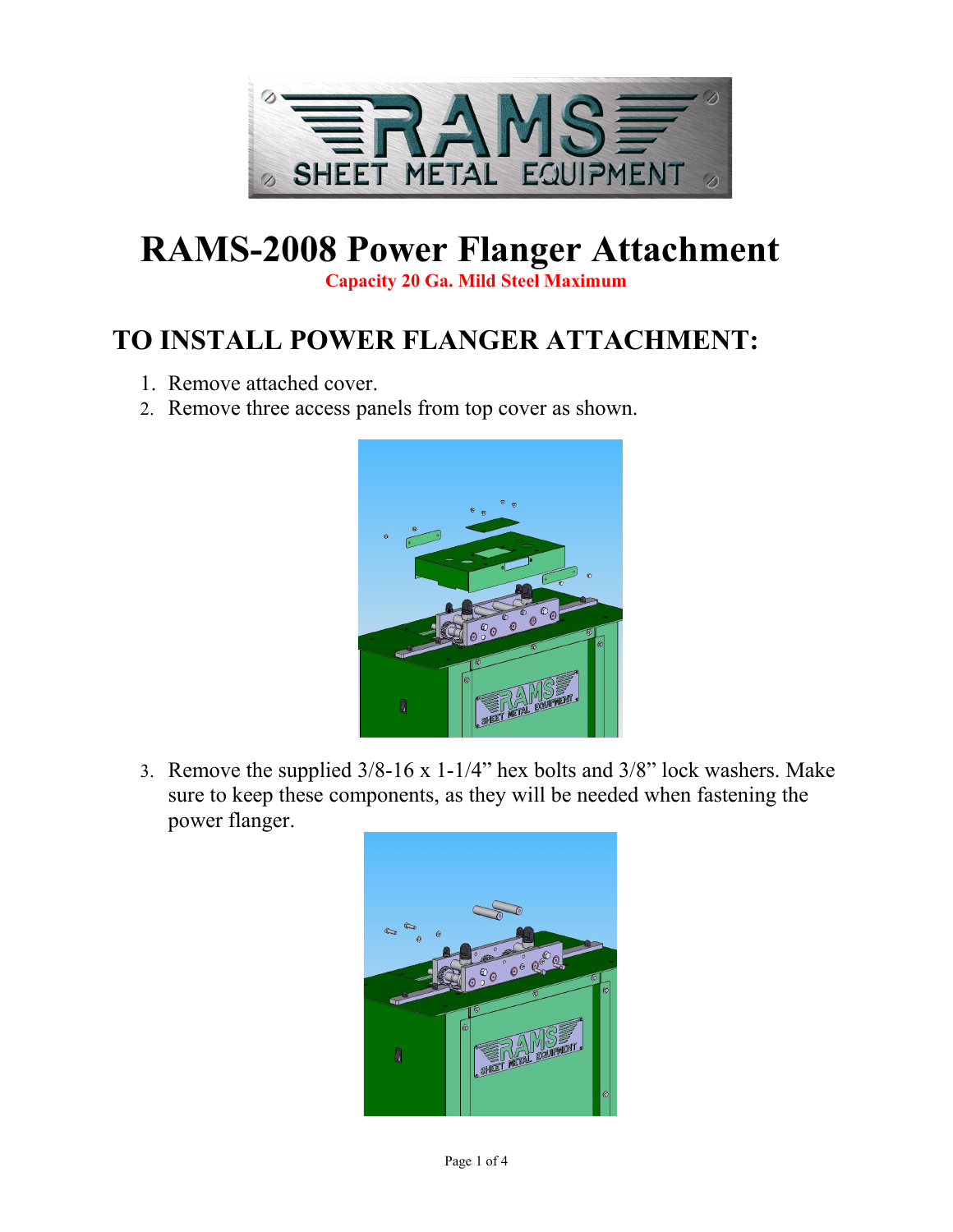4. Secure the standoffs to the RAMS 2008 Power Flanger, and slide unit into cover.



5. Set the flanger attachment over the forming head so that the combination bevel and spur gear meshes with the Pittsburgh Lock roll (B). Use mounting holes (A).

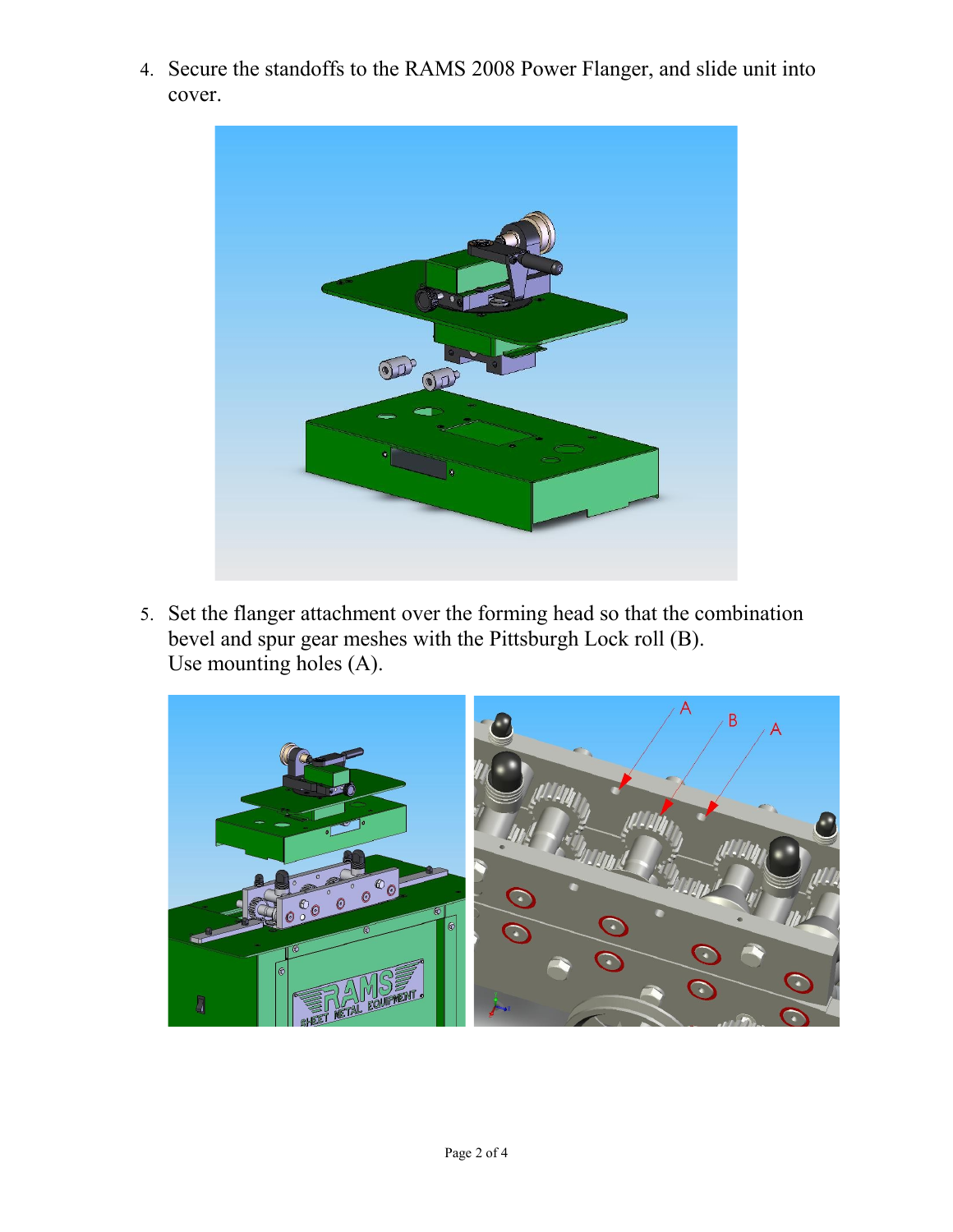6. Secure the RAMS 2008 Power Flanger using the 3/8-16 x 1-1/4" hex head cap screws and lock washers described in item #2. Use mounting holes (A). (see picture on previous page)



7. Place the side access panels back on the top cover. Below is a view of completed installation.